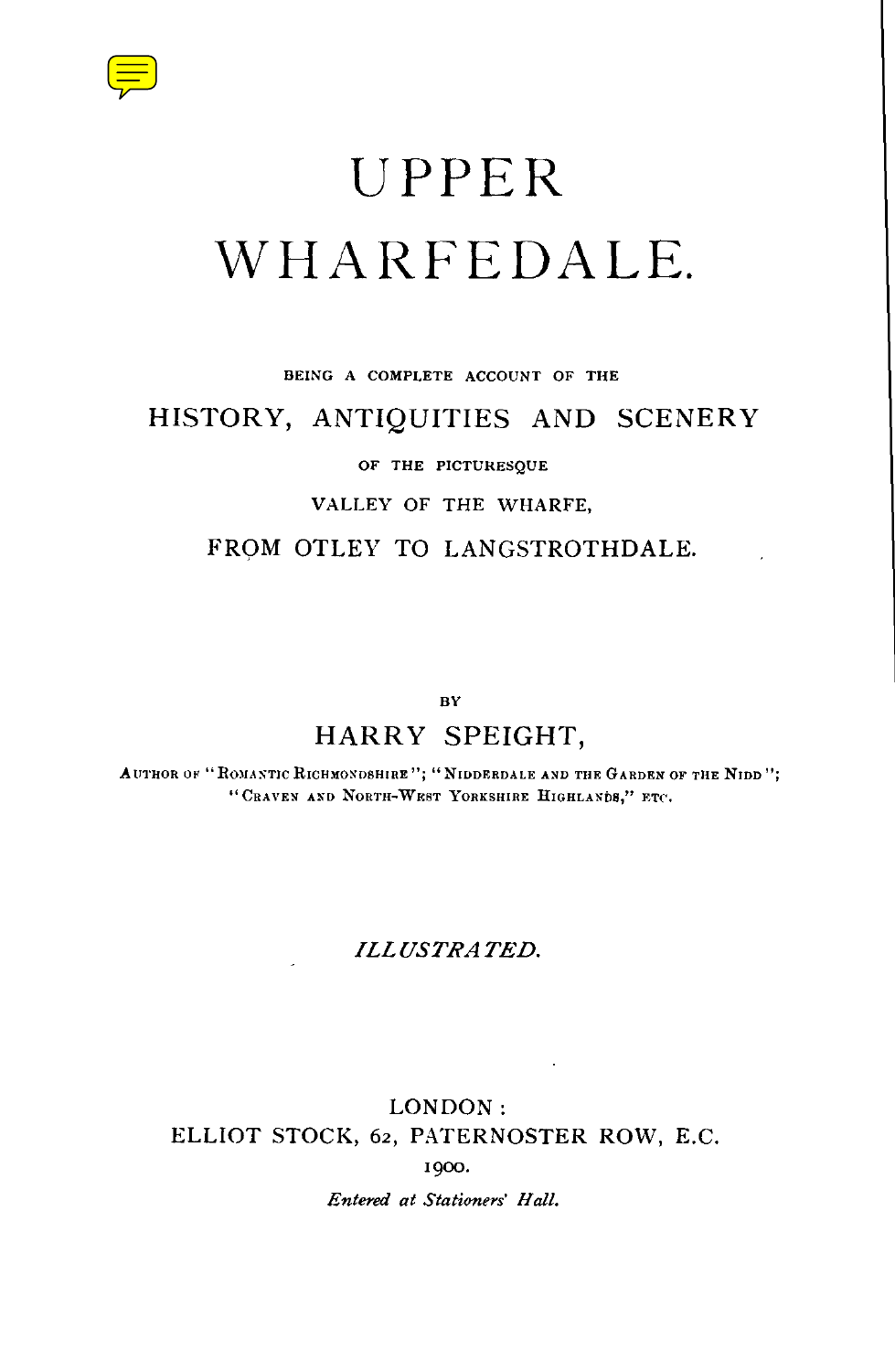## PREFACE.



HE present treatise on Upper Wharfedale is offered in continuation of the series of my published volumes on the history, antiquities and scenery of the Yorkshire Dales. The work, I must own, makes The work, I must own, makes no pretence to literary excellence, nor is absolute

accuracy in all details guaranteed, yet I humbly claim it to be the fullest and I hope the most reliable survey of the district embraced now extant. While much of a general and descriptive character has been written on this exceedingly popular and picturesque valley, it must be noted that with the exception of such records as are contained in the History of Craven by Dr. Whitaker, first published in 18o5, no attempt has hitherto been made to deal succinctly and adequately with the varied concerns of its extensive parishes in what may be considered the spirit of modern topographical enquiry. Whitaker, followed by his able editor, Mr. A. W. Morant, F.S.A ., will always be honored for the great value of his original researches, which however principally concern manorial history and the titles and lineage of the great lords who had either by inheritance or purchase a possessory right in the soil. His work, moreover, embracing the whole of the ancient and extensive Deanery of Craven is a bulky and costly volume.

In the present effort to describe a more limited area of this picturesque part of Yorkshire, I have supplemented and corrected where I have been able the historical records of Dr. Whitaker. At the same time I have endeavoured to make the work interesting by the introduction of a variety of other topics, such as geological descriptions, notes on natural history (a very rich field), folk-lore and old customs (which surviving in retired country places may often be traced to their Anglo-Saxon or even remote Celtic origins) as also traditions, legends, and anecdotes of persons and things ; subjects in fact that possess a fascination to the general reader. The whole work is also brought down to date.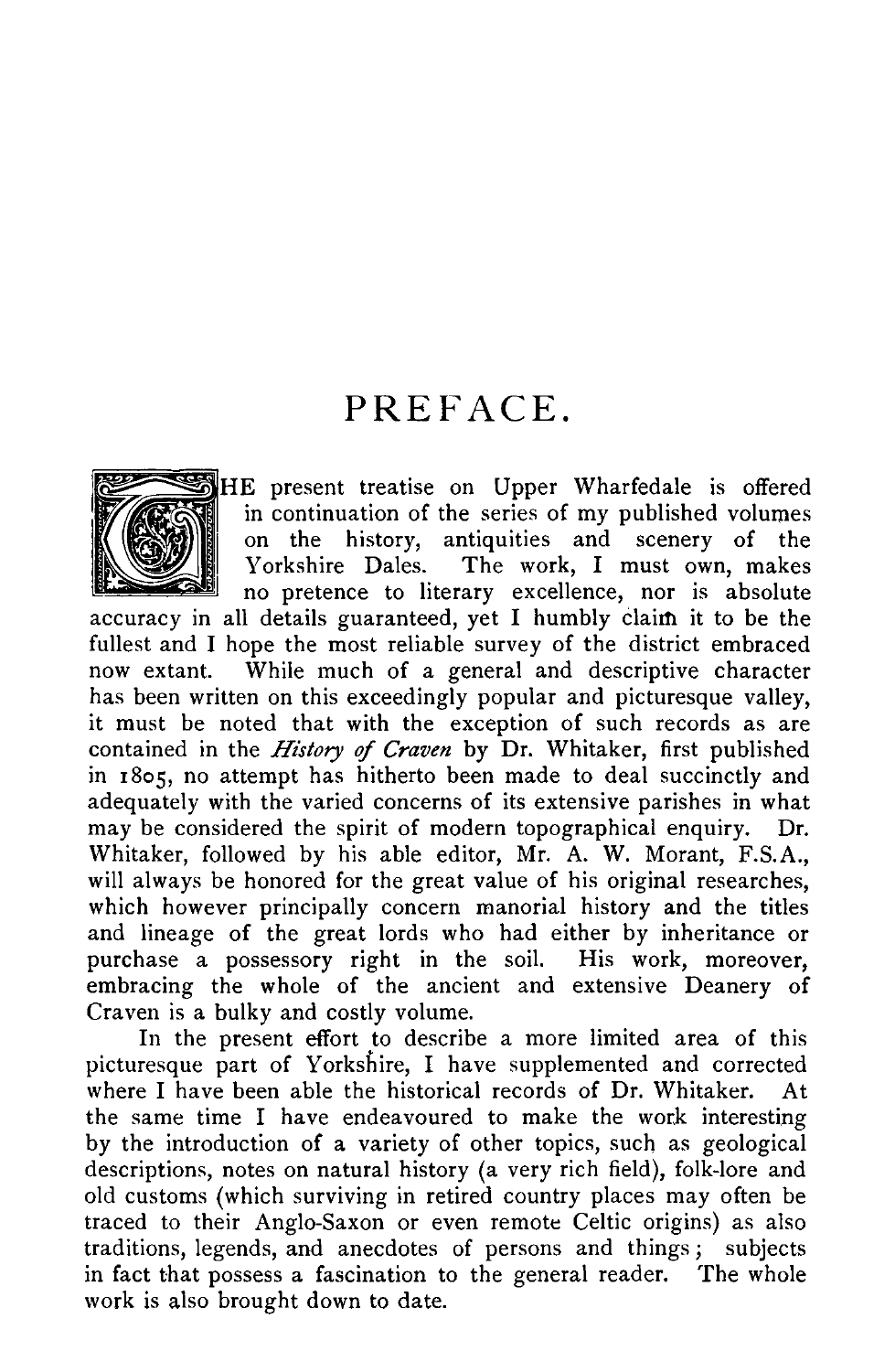Originally it was my intention to have embraced in one volume a survey of the whole of the Wharfe valley from the parish of Cawood to the source of the river in the solitudes of Langstrothdale. But such a scheme would have necessitated the omission of a great deal of valuable original material, inasmuch as the records, together with the varied interest attaching to such parishes as Tadcaster, Wetherby, and Thorp Arch, not to mention other places within the attractive region of the Lower Wharfe, are quite sufficient to make a portly volume in themselves. In order therefore to do adequate justice to the whole subject I proposed in the Prospectus issued in connection with this present work to deal with the valley in two volumes, the first to embrace UPPER WHARFEDALE and the second (not less interesting) LOWER WHARFEDALE ; and care has been taken by this arrangement not to interfere with the collaboration and completeness of the whole.

Resident as I have always been in the vicinity of Wharfedale, the charmingly-picturesque valley has been familiar to me from early boyhood, and its abounding attractions have always possessed to me more than ordinary delight. Thousands of happy hours I have spent in the valley and I have walked thousands of miles throughout its length and breadth, observing and noting every visible feature and object of interest, while my maternal ancestors, as will be seen from the pedigree on pages 338-9, have lived in the ancient parishes of Skipton and Burnsall, and probably within sound of the bells of Bolton Abbey, for more than five hundred years. Folk of no State distinction they ever were, but humble commoners as the Fates made them, racy of the soil from which they sprang, ready ever to serve their country and their God; men who under the banner of the "Shepherd Lord" shared England's hopes and glory on the memorable Field of Flodden, or who taking up arms as their consciences dictated for King or for Parliament joined in the strife that led to the fateful day of Marston Moor.

In the preparation of this book therefore, I have had ample material from which to build up the story of every parish from the first evidences of its life. I have noted and described, I believe, every object of historical and archaeological interest, all the ancient camps, cairns, tumuli, stone circles, marked stones, house-steads, roads, dykes, and other evidences of prehistoric occupation. But in so wide a district, comprising vast extents of wild fell and uncultivated moorland, there may possibly be some object or remains of this kind, which have escaped notice, obscured as they may be by centuries' growth of peat and turf. Some of these overgrown prehistoric sites, as for example the extensive encampment within the township of Thorpe in Burnsall parish, I have been guided to discover merely by acquaintance with the Celtic names of the sites where they lie. In the light, too, feeble often though it be, of these ancient place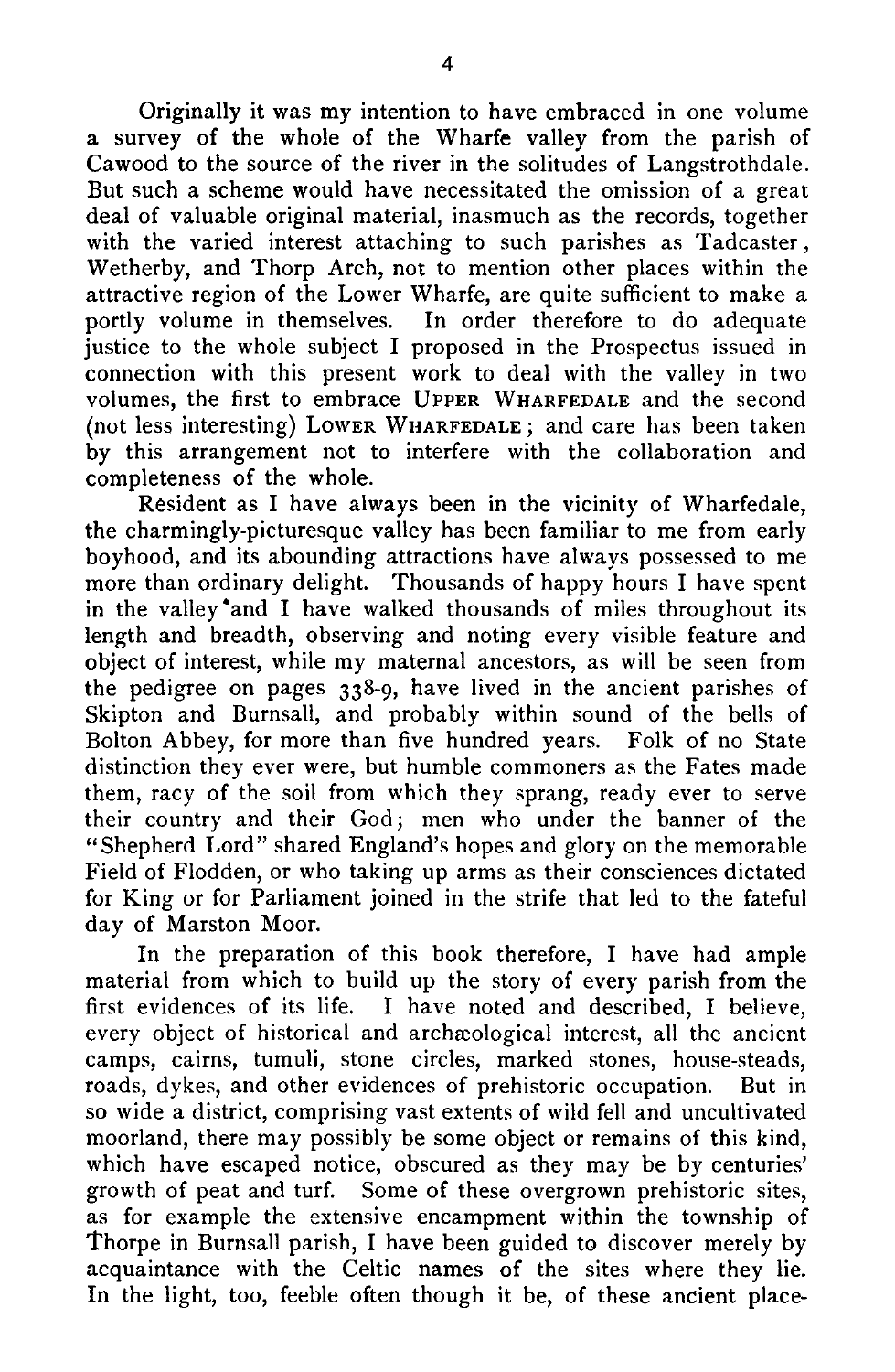names, as also of sculptured rocks, crosses, holy-wells, church symbolism and the like, I have been able to form some interesting conclusions on the occupation of the district from remote pagan to early Christian times. Things likewise that enable us to speak of the gradual abandonment of crude religious beliefs, and of the nobler aims and art of the people brought about by the development and spread of Christianity.

The original settlements and orthographical interpretation of the various places dealt with, have been based on carefully-considered historical and philological evidences, and in all cases with due deference to the original character of the sites and remains so far as their existing aspects enable us to determine them.

Coming to the period of actual written evidences, almost every parish chest and available archive, locally as well as in London, Wakefield, and York, has been examined, including old Sessions' Records, Wills, Fines, Inquisitions, Pipe Rolls, Charter Rolls, Close Rolls, Patent Rolls, Chancery Proceedings, Calendar of State Papers, Heralds' Visitations, Archiepiscopal and other Registers, as well as most of the publications of the learned societies and thousands of valuable newspaper cuttings collected by me during past years. Some of the parishes and places but lightly touched on by Whitaker, such as Otley, Leathley, Addingham, Burley and Grassington, I have dealt with at length. The much-visited localities of Bolton Abbey and Barden Tower I have also treated in somewhat considerable detail. For much of the information related about For much of the information related about these places I am indebted to the generous condescension of His Grace the Duke of Devonshire for the privilege of an inspection of the charters and numerous old documents at Bolton Hall, facilities for the examination of which were courteously given by His Grace's steward, Mr. Alfred Downs. Many items of more than local interest have thus been brought to light, including some account of the historic Barden Tower, and the life that gathered round it during the stirring epoch of the famous "Shepherd Lord." Some fragments are also offered of a long-lost cell or religious house at Marton-in-Craven, and of the ancient "Wake" of St. Cuthbert at Embsay, a great annual event at one time, but the recollection of which must long have been forgotten.

The history of manorial and other families and biographical sketches of local worthies, including abstracts from unpublished deeds<br>and pedigrees, have received commensurate attention. Likewise and pedigrees, have received commensurate attention. every notable building, ecclesiastical as well as domestic, has been described from my own personal observations, such descriptions in many cases being aided by engravings illustrative of special features:

In the preparation of a work of this character, it is a pleasure to state that I have been very willingly assisted by many of the gentry and other residents in Wharfedale. Indeed, there is not a village or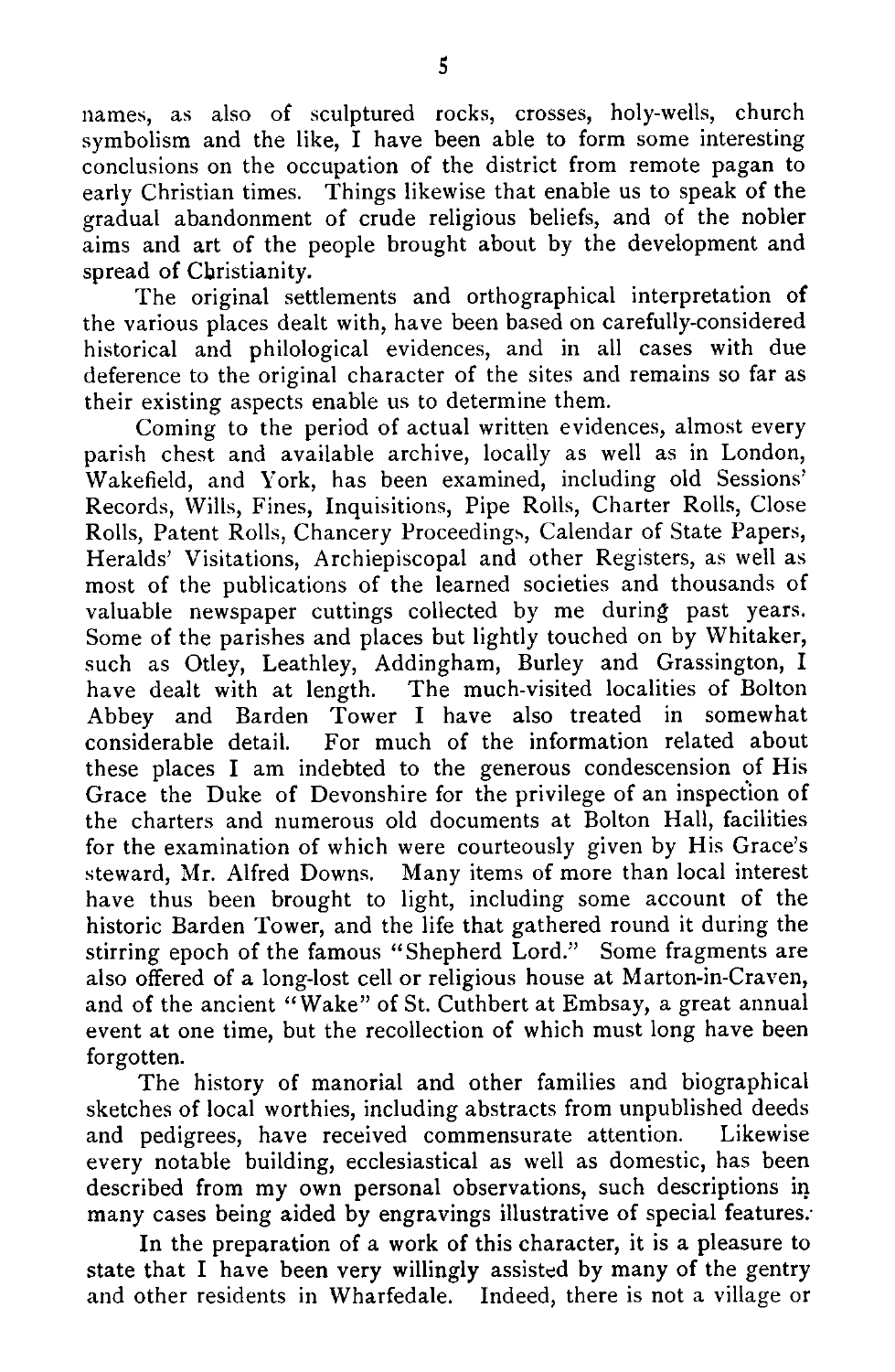a hamlet that I do not owe to one or more of its inhabitants facts of more or less importance obtained or related to me personally on the spot, or communicated to me by letter at various times. Every clergyman in the Dale too, from Otley to Langstrothdale, has been most obliging in allowing me to inspect the old parish books, registers, and other documents in their keeping, from which I have been able to make many useful abstracts and interesting reflections on past life<br>in the Dale. It is a matter of much regret that I cannot mention It is a matter of much regret that I cannot mention every one separately by name and am perforce obliged to make this general acknowledgment of help so ungrudgingly rendered.

Outside the district information has also reached me from almost all quarters of the globe. It is impossible to acknowledge the kind communications of every writer. To the Rt. Hon. Lord Hawkesbury I am particularly indebted for various information communicated in the midst of his many and pressing duties, and especially for his assistance in preparing the useful and important pedigree of the noble House of Cavendish, as all the published pedigrees of the Dukes of Devonshire are singularly deficient and inaccurate. The Rev. J. R. Baldwin, East Barton; the Rev. W. C. Kendall, Aysgarth, Mr. Wm. C. Maude, Bournemouth, and Mr. Cecil Tennant, F.S.A ., London, have also courteously complied with my wish to furnish a detailed lineage of their respective families, which are among the oldest in Upper Wharfedale and its neighbourhood. To Major Parker, of Browsholme Hall, I owe an explanation of some difficulties in connection with the Currer pedigree, printed on pages 248-9, which has enabled me to connect that historic family with my old yeoman ancestors, the Moorhouses, referred to above.

I have also had the use of two small unpublished manuscript volumes on a part of Wharfedale, kindly placed in my hands by Mr. W. Venables Rhodes, of Cleckheaton. They are of no historic value, but are interesting as being the earliest prose volumes on Wharfedale extant, containing several pen and ink illustrations, and dated on the title-page 1807 . The author's name is not stated. They contain, however, some useful particulars on contemporary events such as the running of the coaches, holding of markets, descriptions of buildings, &c., then existing, and wherever I have quoted from them acknowledgment has been made. To Mr. John Hopkinson, acknowledgment has been made. F.R.Met.S., St. Albans, I am indebted for the valuable Tables of Rainfall in Wharfedale, printed on pages 19-21 . Mr. Francis Darwin, J.P., of Creskeld, has supplied many useful notes, and he has also been good enough to revise the proofs of the chapters on Bramhope  $^{\lambda}$ and Pool. Very little hitherto has been recorded of these places. For various other kindly help, information, loan of papers,  $\&c$ , my thanks are due to the Rev. Canon Beanlands, M.A., Victoria, British Columbia ; the Rev. Thos. Parkinson, North Otterington, the Rev.